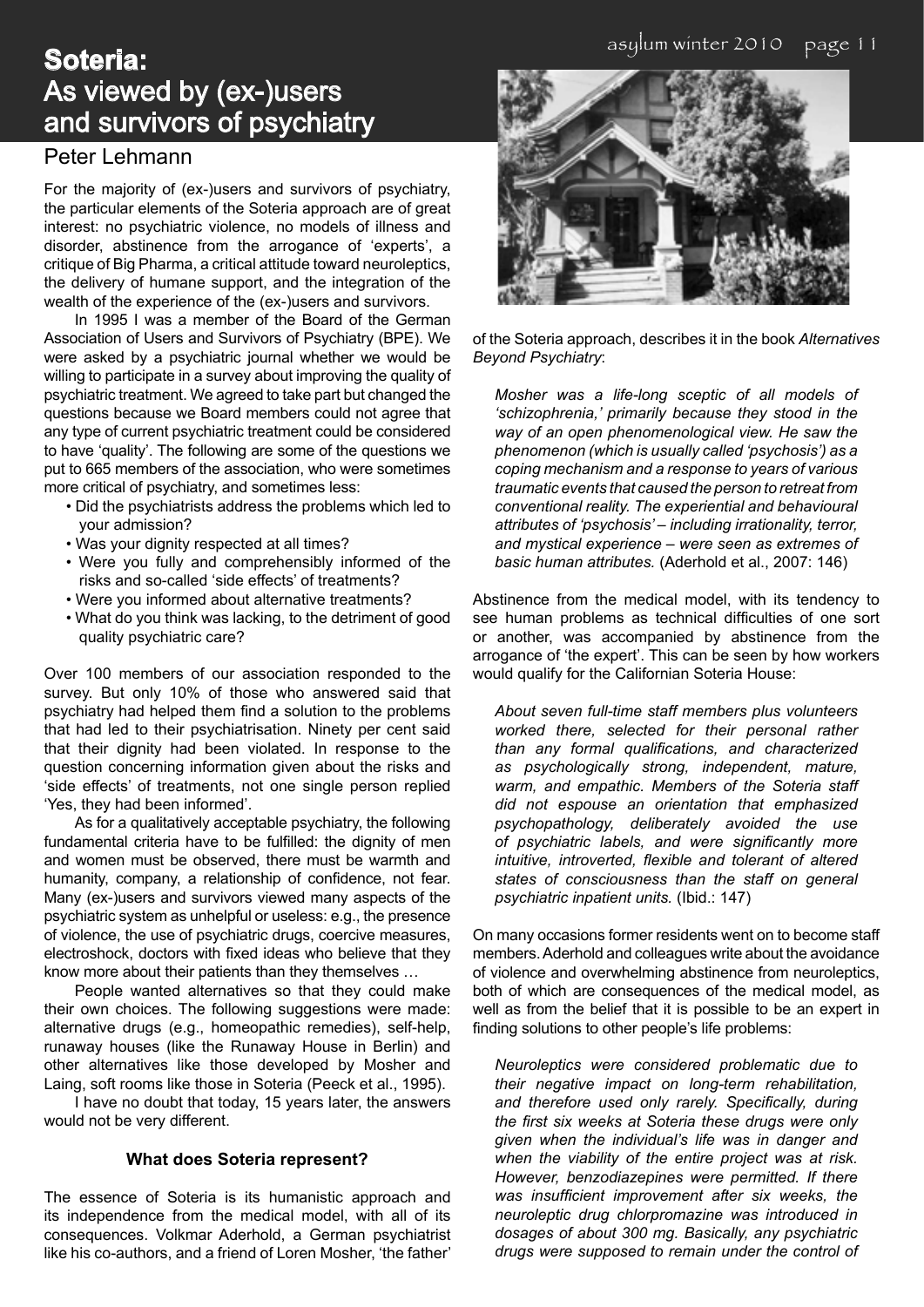*each resident. Dosages were adjusted according to self-observation and staff reports. After a two-week trial period, a joint decision was taken whether it made sense to continue the 'medication' or not.* (Ibid.)

It is well known, and not surprising, that with less psychiatric drugging, less psychiatrisation, better social integration and better personal development, in the long term the Soteria results were somewhat superior to conventional psychiatric treatment (Bola et al., 2005). Psychiatry often makes a patient's condition chronic or even causes premature death.

In 1980, in his final book about Soteria, written nearly a quarter of a century after finishing the follow-up project of Soteria (1971–1983), Emanon (1974–1980), Loren Mosher and Voyce Hendrix pointed out the basic Soteria approach by means of general guidelines for behaviour, interaction and expectation:

- Do no harm.
- Treat everyone, and expect to be treated, with dignity and respect.
- Guarantee asylum, quiet, safety, support, protection, containment, interpersonal validation, food and shelter.
- Expect recovery from psychosis, which might include learning and growth through and from the experience.
- Provide positive explanations and optimism.
- Identify plausible explanations: emphasise biography, life events, trigger factors instead of vulnerability; promote experiences of success.
- Encourage residents to develop their own recovery plans: consider them the experts.

(Adapted from Mosher & Hendrix, 2004)

Isn't this list nearly identical with the wishes and demands of the members of the German association of users and survivors of psychiatry? Or with the recommendations of the European study *Harassment and Discrimination Faced by People with Psycho-social Disability in Health Services*? (At the behest of the European Commission, this was developed by associations of (ex-) users and survivors of psychiatry and their families from the UK (Mind), from Austria, Germany, Spain, the Netherlands and France, and in conjunction with a Belgian research institute. (See www. enusp.org/documents/harassment/recommendations)

#### **Soteria and further consequences**

In modern times, psychiatrists sometimes call their units 'Soteria'. This goes with the offer of so-called atypical neuroleptics instead of traditional ones, or the offer of a room where psychiatric workers and inmates can brew up together. I speak from my experiences in Germany. The word 'Soteria' refers to the Greek goddess of safety and deliverance from harm, so it is not copyright and anyone can use it for their own purposes.

From my point of view, and considering the original approach, not only does the separation from medical models and toxic psycho-drugs belong to Soteria, but also its separation from the industrial psychiatric-pharmaceutical complex. On this level, Loren Mosher was an example to his colleagues, making his Soteria approach still more sympathetic to users and survivors of psychiatry, who are interested in recovery, personal development, health and freedom.

In 1998, in a letter to its President, Loren Mosher

explained why he was resigning from the American Psychiatric Association:

*In my view, psychiatry has been almost completely bought-out by the drug companies. The APA could not continue without pharmaceutical company support of meetings, symposia, workshops, journal advertising, grand rounds, luncheons, unrestricted educational grants, etc., etc. … What we are dealing with here is fashion, politics, and money … I want no part of a psychiatry of oppression and social control.* (Mosher, 1998)

Of course, there is good reason to believe that all the other mainstream organisations of psychiatrists have also been corrupted by drug company money. Mosher said in another paper:

*In my view, American psychiatry has become drug dependent (that is, devoted to pill-pushing) at all levels – private practitioners, public system psychiatrists, university faculty and organizationally. What should be the most humanistic medical specialty has become mechanistic, reductionistic, tunnel-visioned and dehumanising. Modern psychiatry has forgotten the Hippocratic principle: Above all, do no harm.* (Mosher, undated)

'Do no harm' was also the basis on which Loren Mosher supported the report *Coming Off Psychiatric Drugs* (Lehmann, 2004), a book with first-hand reports of (ex-)users and survivors of psychiatric drugs from all over the world. It also had additional articles from psychotherapists, physicians, psychiatrists, natural healers and other professionals who provided information to help people with withdrawal from psychiatric drugs. In his preface Mosher addressed the problem of mind- and body-altering psychiatric drugs, and withdrawal symptoms:

*Most patients had never been warned that the drugs would change their brains' physiology (or, worse yet, selectively damage regions of nerve cells in the brain) such that withdrawal reactions would almost certainly occur. Nor were they aware that these withdrawal reactions might be long lasting and might be interpreted as their 'getting sick again'. … However, because the drugs were given thoughtlessly, paternalistically and often unnecessarily, to fix an unidentifiable 'illness', the book is an indictment of physicians. The Hippocratic Oath – 'Above all, to do no harm' – was regularly disregarded in the rush to 'do something'. How is it possible to determine whether soul-murder might be occurring without reports of patients' experiences with drugs that are aimed directly at the essence of their humanity? Despite their behaviour, doctors are only MDs, not M-deities. Unlike gods, they have to be held accountable for their actions.* (Mosher, 2004: 16–17)

#### **Conclusion**

Like many others, because of his criticisms of mainstream psychiatry, Loren Mosher was often ignored. In 2003 he claimed: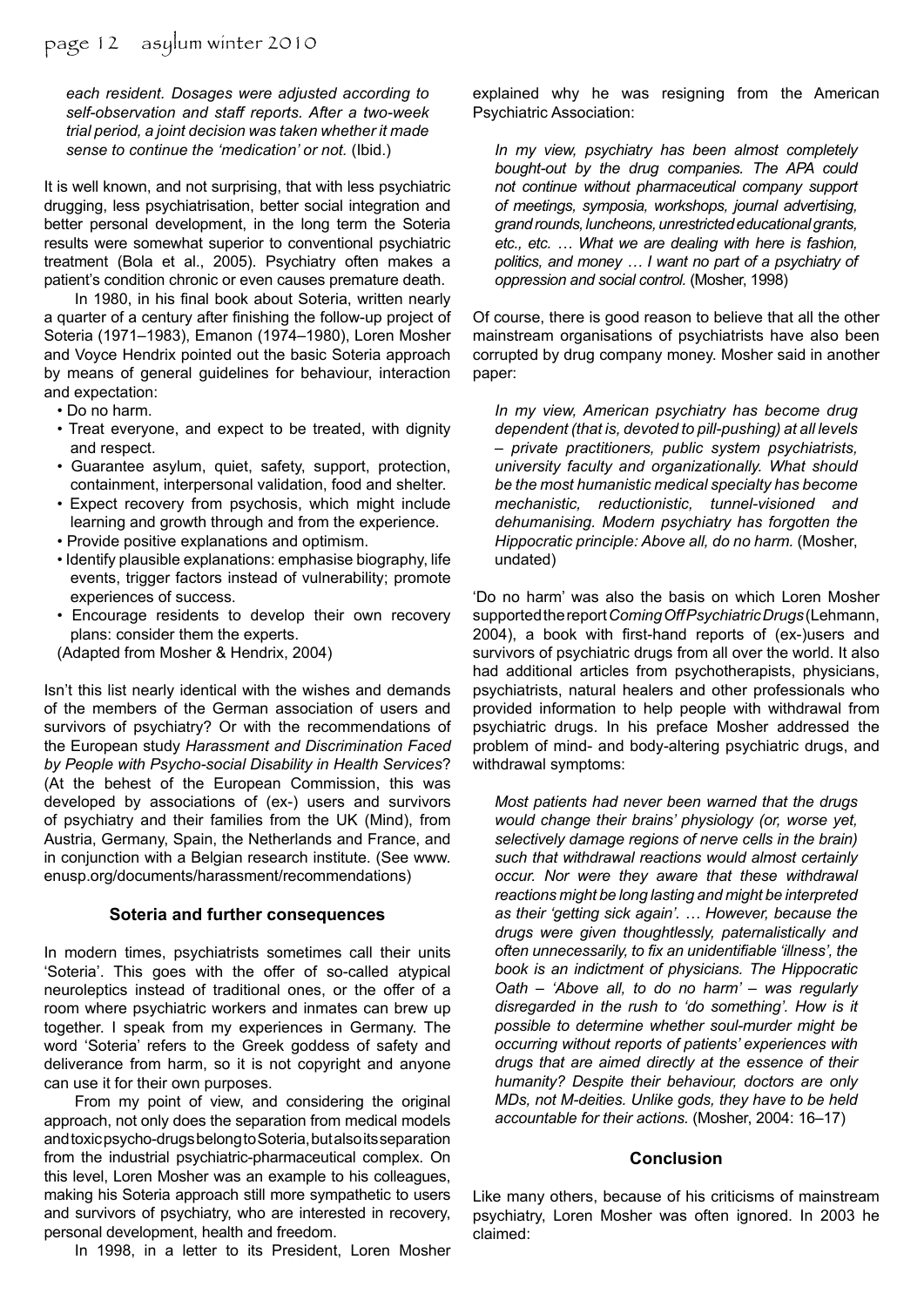*I am completely marginalized in American psychiatry. I am never invited to give grand rounds. I am never invited to give presentations. I am never invited to meetings as a keynote speaker in the United States.*  (cited in: De Wyze, 2003)

Of course, he was appreciated by organisations of selfconfident users and survivors of psychiatry. For decades now, the original Soteria approach has been received positively and integrated into other approaches such as the Berlin Runaway House (Wehde, 1991: 46–50), and also by the self-help movement. Regina Bellion, a German survivor of psychiatry, wrote a report, 'How We Discovered the Soteria Principle', concerning the approach of mutual support in their group. She concludes:

*We try to recognize a psychosis early on, as soon as it appears as a speck on the horizon. We can have an impact against such a little speck, each in our own way. We have to be vigilant and pay attention to ourselves. In fact, we have to be constantly on the alert. During good periods it may be enough to take one critical look at myself per day. I have a whole catalogue of precautionary measures and I have to stick to them. Up to now we have been lucky. Since 1993 none of us has been hospitalised, there have been no suicide attempts, and none of us has been prescribed neuroleptics. Of course, we all sometimes hear voices or see something that can't really be there. We take that as a sign that things are getting to be too much and that we have to take better care of ourselves. And we are getting better at it all the time. Loren Mosher would definitely be pleased.* (Bellion, 2007: 82–3)*.*

And Kerstin Kempker, former leading worker in the Runaway House, explained why Soteria and comparable approaches have been so important for creating alternatives beyond psychiatry:

*Without the Dutch runaway-houses and Uta Wehde's intensive engagement with their concept and practice, the Berlin Runaway-house would not exist. Without antipsychiatry from the early 70s, Laing's Kingsley Hall and its 'children' – Soteria, Emanon and Diabasis – we would not have that evidence to lean upon: that the normal psychiatric measures are not necessary, and instead, what is most helpful is life within a warm and aware community, where everyone has equal rights.* (Kempker, 1998: 66)

This is why Soteria is a rather good idea from the perspective of users and survivors of psychiatry.

#### **Sources**

- Aderhold, V, Stastny, P & Lehmann, P (2007) Soteria: An alternative mental health reform movement. In P Stastny & P Lehmann (Eds), *Alternatives Beyond Psychiatry* (pp. 146– 60). Berlin/Eugene/Shrewsbury: Peter Lehmann Publishing.
- Bellion, R (2007) How we discovered the Soteria principle. P Stastny & P Lehmann (Eds), *Alternatives Beyond Psychiatry* (pp. 75–83). Berlin/Eugene/Shrewsbury: Peter Lehmann Publishing.

Bola, JR, Mosher, LR & Cohen, D (2005) Treatment of newly

diagnosed psychosis without antipsychotic drugs: The Soteria project. In S Kirk (Ed), *Mental Disorders in the Social Environment: Critical perspectives from social work*  (pp. 368–84). New York: Columbia University Press.

- De Wyze, J (2003, January 9) Still crazy after all those years; local shrink assails the schizophrenia racket. *San Diego Weekly Reader, Vol. 32*(2), p. 26 ff. Download from www. peter-lehmann-publishing.com/articles/mosher/dewyze.htm
- Kempker, K (1998) Vergleichbare Projekte. In K Kempker (Ed), *Flucht in die Wirklichkeit – Das Berliner Weglaufhaus* (pp. 66–70). Berlin: Antipsychiatrieverlag.
- Lehmann, P (Ed) (2004) *Coming Off Psychiatric Drugs: Successful withdrawal from neuroleptics, antidepressants, lithium, carbamazepine and tranquilizers.* Berlin/Eugene/ Shrewsbury: Peter Lehmann Publishing.
- Mosher, LR (1998, December 4) *Letter of resignation from the American Psychiatric Association*. Written to Rodrigo Munoz, MD, President of the APA.
- Mosher, LR (2004) Preface. In P Lehmann (Ed), *Coming Off Psychiatric Drugs: Successful withdrawal from neuroleptics, antidepressants, lithium, carbamazepine and tranquilizers*  (pp. 15–17). Berlin/Eugene/Shrewsbury: Peter Lehmann Publishing.
- Mosher, LR (Undated) How drug company money has corrupted psychiatry.
- Mosher, LR, Hendrix, V with DC Fort (2004) *Soteria: Through madness to deliverance.* Philadelphia: Xlibris Corporation.
- Peeck, G, von Seckendorff, C & Heinecke, P (1995) Ergebnis der Umfrage unter den Mitgliedern des Bundesverbandes Psychiatrie-Erfahrener zur Qualität der psychiatrischen Versorgung. *Sozialpsychiatrische Informationen, 25*(4), 30–4; download from: www.bpe-online.de/infopool/recht/pb/umfrage.htm
- Wehde, U (1991) *Das Weglaufhaus Zufluchtsort für Psychiatrie-Betroffene.* Berlin: Antipsychiatrieverlag.

#### **About Peter Lehmann**

**Critic of psychiatry is awarded the degree of honorary doctorate** 

Anyone who pays attention to the violation of human rights by psychiatry, to the users and survivors of psychiatry movement, and to alternatives beyond psychiatry will invariably encounter the name Peter Lehmann.

A social-pedagogist, he was born in 1950 in Calw (Black Forest, Germany). He underwent involuntary psychiatric detention and treatment in the 1970s. He has worked for the rights of psychiatric patients, and their world-wide networking, during the last 30 years. Among many other organisations, he was a founding member of the European Network of (ex-)Users and Survivors of Psychiatry, of PSYCHEX (Switzerland) and of the Runaway House, Berlin. Based on his own experience, his books, such as *Coming Off Psychiatric Drugs* and *Alternatives Beyond Psychiatry*, describe current self-help possibilities for individuals experiencing madness, as well as the risks and harms of psychiatric drugs and electroshock, alternatives beyond psychiatry, and strategies toward implementing humane treatment.

In acknowledgement of his 'exceptional scientific and humanitarian contribution to the rights of the people with psychiatric experience', the School of Psychology of the Aristotle University of Thessaloniki, Greece decided unanimously to award him an Honorary Doctorate. The ceremony took place in September 2010. Peter Lehmann is the first survivor of psychiatry anywhere in the world to to be